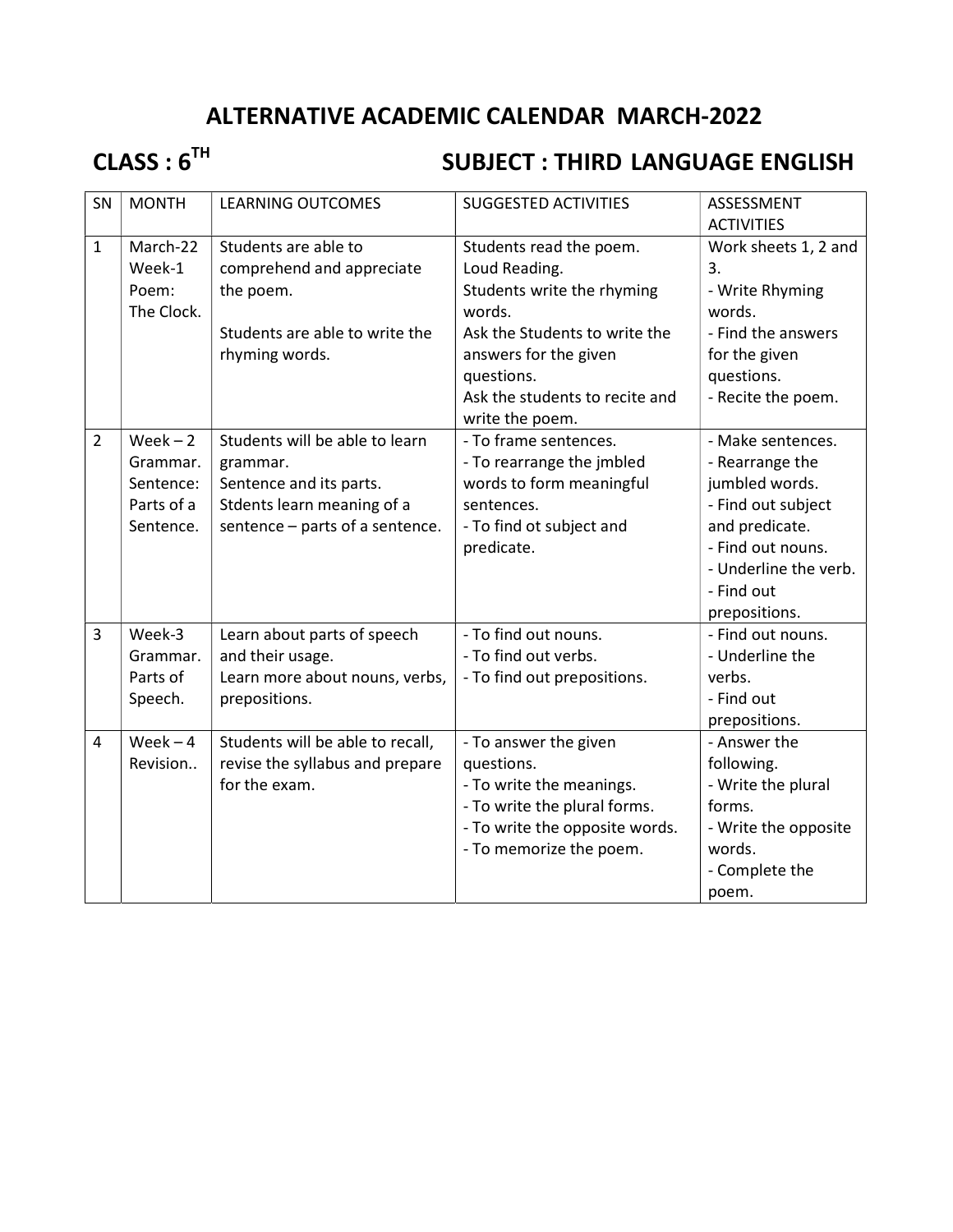## **WORKSHEETS**

# CLASS : 6<sup>TH</sup> THIRD LANGUAGE ENGLISH March- 2022

## Poem: The Clock

## Worksheet - 1

#### Write the rhyming words.

| 1. Stands |  |
|-----------|--|
| 2. Bright |  |
| 3. Clock  |  |
| 4. Time   |  |
| 5. School |  |
| 6. Face   |  |

## Worksheet – 2

#### Answer the following questions.

1. What does the clock show us? Ans: ……………………………………………………………………………………………………………………………………………………………… 2. What is the quality we learn from the clock? Ans: ……………………………………………………………………………………………………………………………………………………………… 3. How does the clock help you? Ans: ……………………………………………………………………………………………………………………………………………………………

## Work Sheet – 3

#### Complete the poem.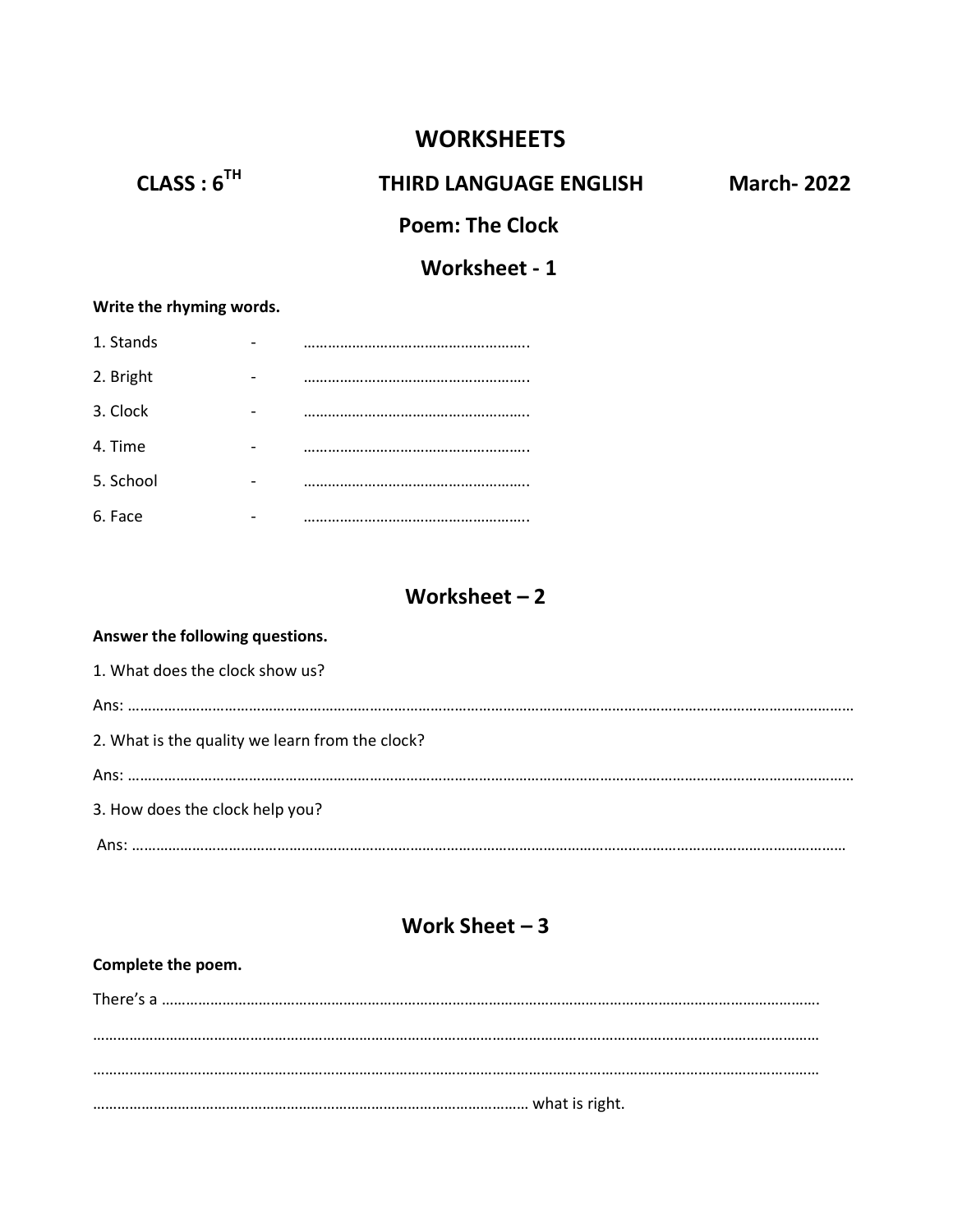## Work Sheet  $-4$

#### Write any two sentences.

Ans: Example: My name is Ria.

## Work Sheet  $-5$

Rearrange the jumbled words in the correct order to form meaning sentences.

| 1. in lives chikkamagaluru Shan.        |
|-----------------------------------------|
|                                         |
| 2. bought books Sushma.                 |
|                                         |
| 3. most useful the coconut is the crop. |
|                                         |
| 4. stole robber temple bell a.          |
|                                         |
| 5. Crow cocks morning in the.           |
|                                         |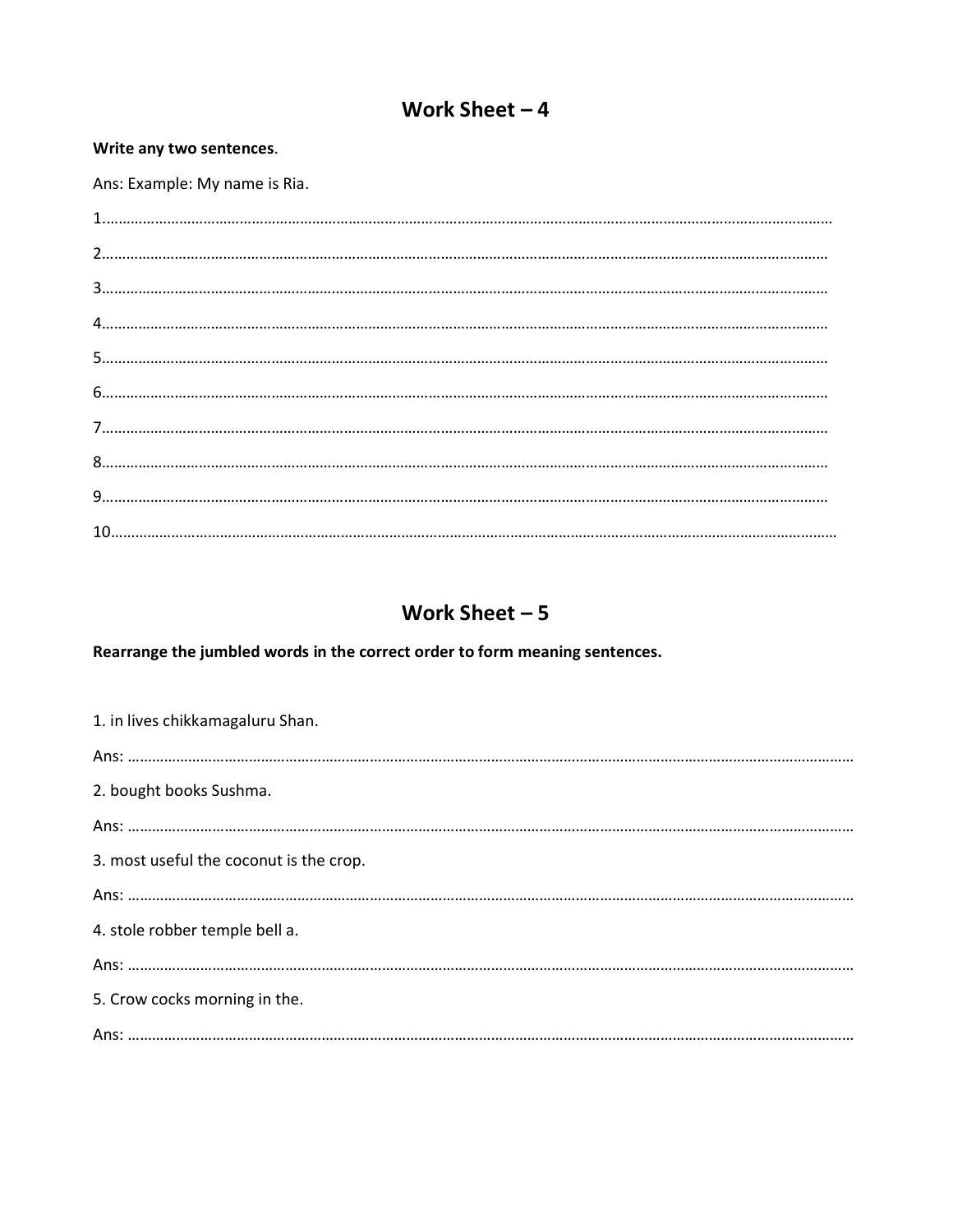## Work Sheet – 6

#### Find out the subject and predicate.

- 1. The sun rises in the east.
- 2. Virat plays cricket.
- 3. I drink water.
- 4. We are students.
- 5. They did a good job.
- 6. We went out for dinner.
- 7. The german language is difficult to study.
- 8. The children are playing volleyball.

## Worksheet – 7

#### Underline the nouns in the following sentences.

- 1. We saw tigers in the zoo.
- 2. The boy kicked the ball.
- 3. Children are watching Television.
- 4. He lives in London.
- 5. My brother is a doctor.
- 6. My mother cooks food.
- 7. Tom bought some sweets.
- 8. India is our country.

## Work Sheet – 8

#### Underline the verbs in the following sentences.

- 1. Atul is a dancer.
- 2. My friend opened the windows.
- 3. Rani has a bottle.
- 4. Sheela is sick today.
- 5. She ran across the bridge.
- 6. She is pushing the box.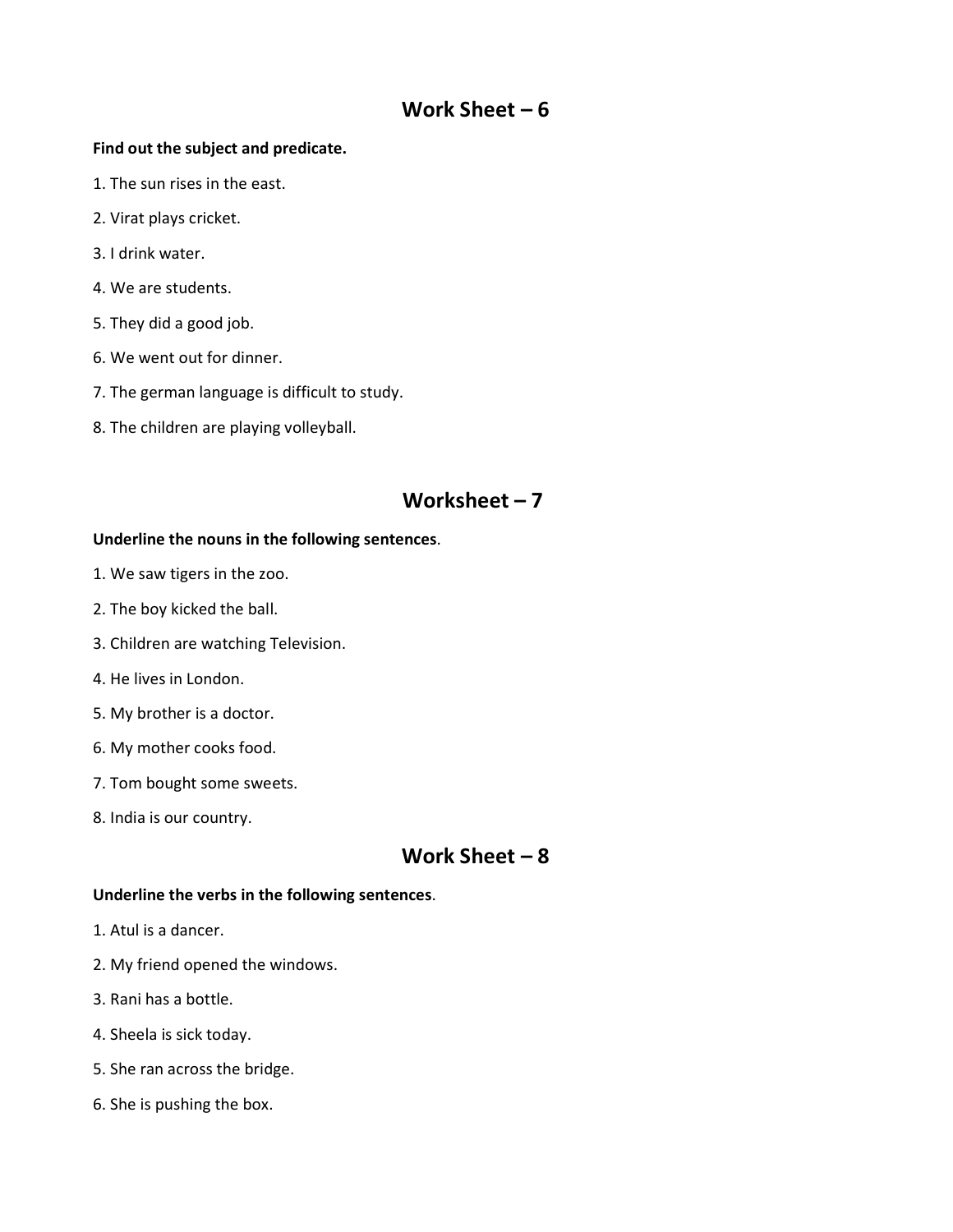## Work Sheet – 9

### Underline the prepositions in the following sentences.

- 1. I went in the morning.
- 2. The cat is under the table.
- 3. I go to school.
- 4. The sky is above us.
- 5. My mother is at home.
- 6. We shall be on time for the show.
- 7. The cat sprang upon the rat.
- 8. The boy was beaten up by the police.

## Work Sheet – 10

#### Answer the following questions.

| 1. What is a Kernel?                    |
|-----------------------------------------|
|                                         |
| 2. How was the bear?                    |
|                                         |
| 3. What did the robber steal?           |
|                                         |
| 4. When does the clock crow?            |
|                                         |
| 5. Who is P. T. Usha?                   |
|                                         |
| 6. Who visited Sushma's house?          |
|                                         |
| 7. Why did he go into hiding?           |
|                                         |
| 8. What do the hands of the clock show? |
|                                         |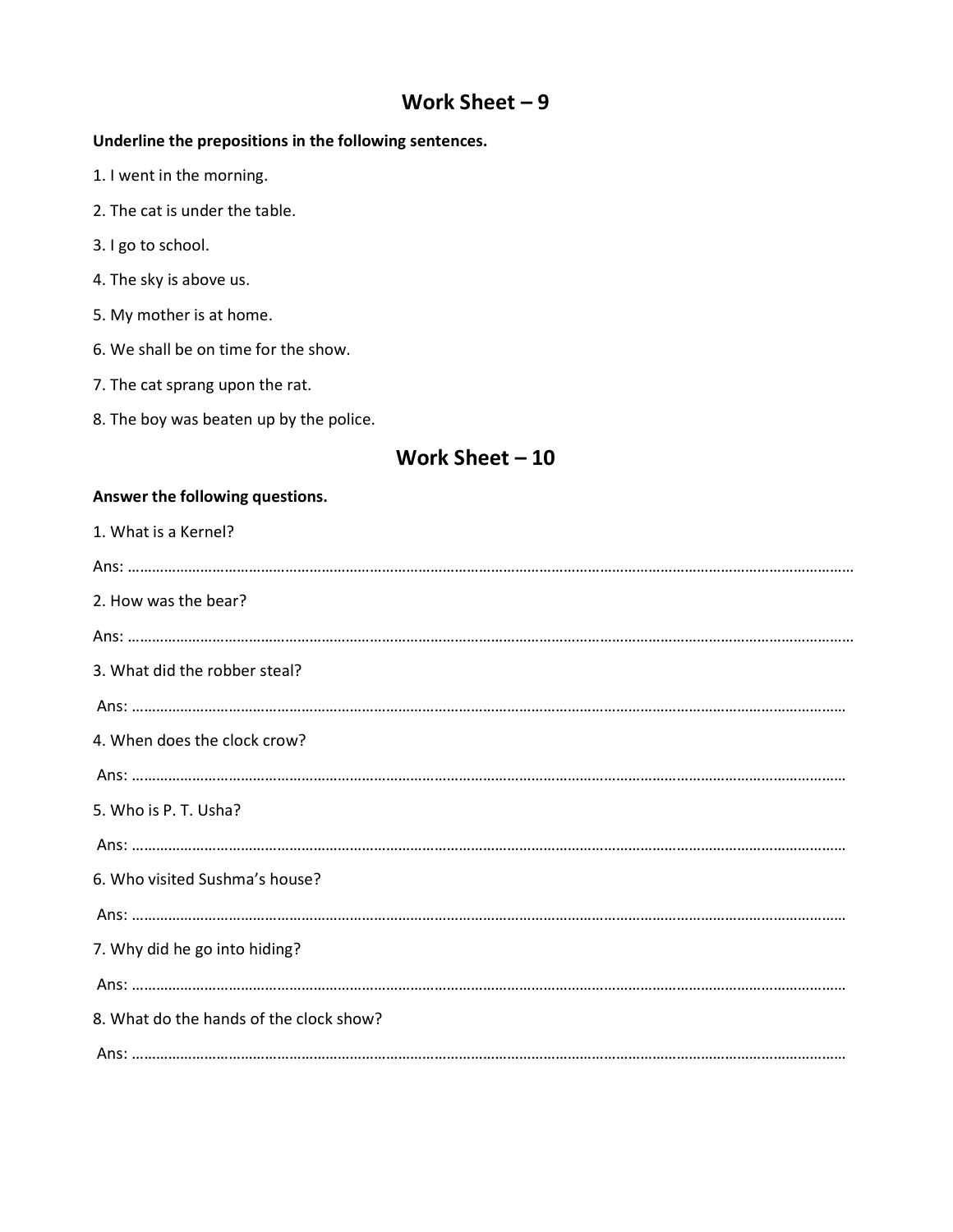## Work Sheet – 11

#### Write the meanings.

| 1. Standstill  |  |
|----------------|--|
| 2. Spirits     |  |
| 3. Relax       |  |
| 4. Lane        |  |
| 5. Evil Spirit |  |

#### Write the plural forms.

| 1. Nut   |  |
|----------|--|
| 2. life  |  |
| 3. Bush  |  |
| 4. Man   |  |
| 5. Knife |  |

### Write the opposite words.

| 1. Soft      |  |
|--------------|--|
| 2. Beautiful |  |
| 3. Friend    |  |
| 4. Buy       |  |
| 5. From      |  |